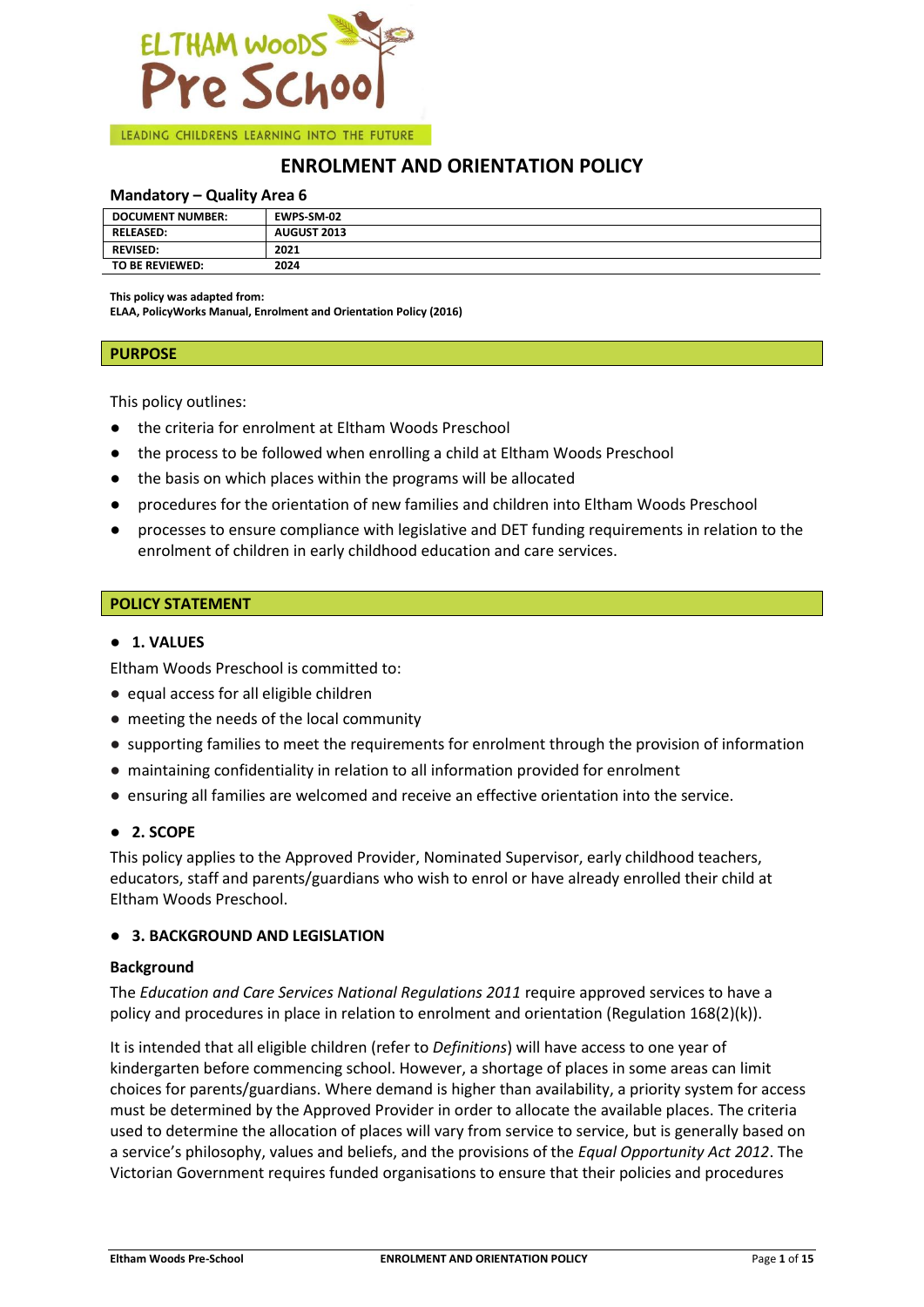promote equal opportunity for all children. Criteria for access and inclusion are outlined in the *The Kindergarten Guide* (refer to *Sources*). Services participating in central enrolment schemes are required to comply with the enrolment procedures of that scheme.

Immunisations are an effective means of reducing the risk of vaccine preventable diseases. Early childhood education and care services which are regulated under the *Education and Care Services National Law Act* 2010 have legislative responsibilities under the *Public Health and Wellbeing Act 2008* to only offer a confirmed place in their programs to children with acceptable immunisation documentation (refer to *Definitions)*.

# **Legislation and standards**

Relevant legislation and standards include but are not limited to:

- *A New Tax System (Family Assistance) Act 1999*
- *[Charter of Human Rights and Responsibilities Act 2006](http://www.legislation.vic.gov.au/Domino/Web_Notes/LDMS/PubStatbook.nsf/f932b66241ecf1b7ca256e92000e23be/54d73763ef9dca36ca2571b6002428b0!OpenDocument)* [\(Vic\)](http://www.legislation.vic.gov.au/Domino/Web_Notes/LDMS/PubStatbook.nsf/f932b66241ecf1b7ca256e92000e23be/54d73763ef9dca36ca2571b6002428b0!OpenDocument)
- *Children, Youth and Families Act 2005* (Vic)
- *Child Wellbeing and Safety Act 2005* (Vic)
- *Disability Discrimination Act 1992* (Cth)
- *Education and Care Services National Law Act 2010*
- *Education and Care Services National Regulations 2011*: Regulations 160, 161, 162, 168, 177, 183
- *Equal Opportunity Act 2010* (Vic)
- *Family Assistance Legislation Amendment (Child Care Rebate) Act 2011*
- *National Quality Standard*, Quality Area 6: Collaborative Partnerships with Families and Communities
	- − Standard 6.1: Respectful and supportive relationships with families are developed and maintained
		- − Element 6.1.1: There is an effective enrolment and orientation process for families
- *Public Health and Wellbeing Act 2008* (Vic)
- *Public Health and Wellbeing Amendment (No Jab, No Play) Regulations 2015* (Vic)
- *Sex Discrimination Act 1984* (Cth)

The most current amendments to listed legislation can be found at:

Victorian Legislation – Victorian Law Today: http://www.legislation.vic.gov.au/

Commonwealth Legislation – Federal Register of Legislation:

# https://www.legislation.gov.au/

## ● **4. DEFINITIONS**

The terms defined in this section relate specifically to this policy. For commonly used terms e.g. Approved Provider, Nominated Supervisor, Regulatory Authority etc. refer to the *General Definitions* section of this Policy Folder.

**Acceptable immunisation documentation:** documentation as defined by the *Immunisation Enrolment Toolkit for early childhood education and care services* as acceptable evidence that a child is fully vaccinated for their age, or is on a recognised catch-up schedule if their child has fallen behind their vaccinations; or has a medical reason not to be vaccinated; or has been assessed as being eligible for a 16 week grace period.

**Authorised nominee:** (In relation to this policy) is a person who has been given written authority by the parents/guardians of a child to collect that child from the education and care service. These details will be on the child's enrolment form.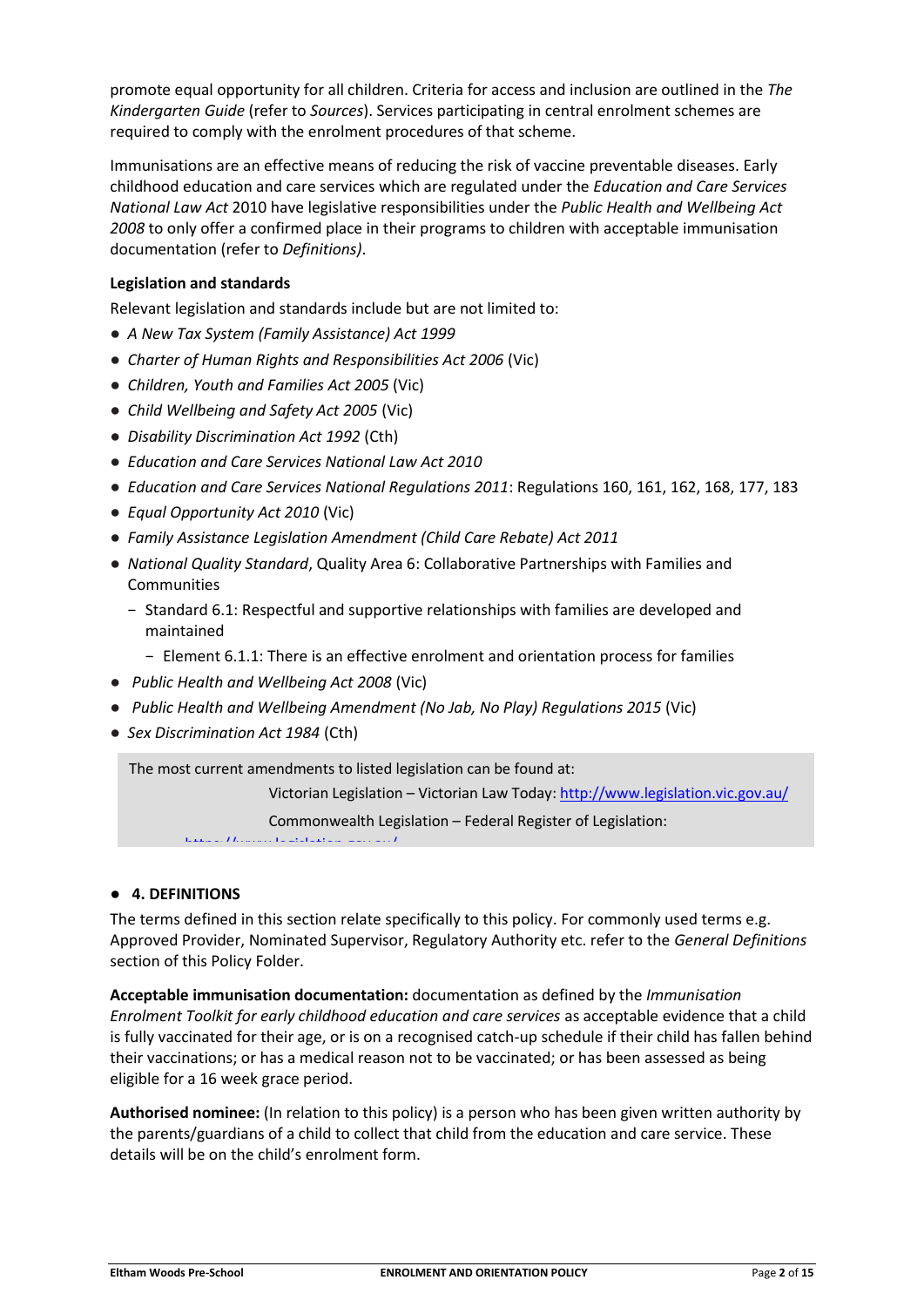The National Law and National Regulations do not specify a minimum age limit for an authorised nominee. Each service will need to consider a risk assessment on an individual basis to determine if a person under the age of 18 is able to be an authorised nominee and, if so, what constitutes the minimum acceptable age at that service.

**Children with additional needs:** Children whose development or physical condition requires specialist support, or children who may need additional support due to language, cultural or economic circumstances (refer to *Inclusion and Equity Policy*).

**Deferral:** When a child does not attend in the year when they are eligible for a funded kindergarten place, or is officially withdrawn from a service prior to the April data collection. DET considers that this child has not accessed a year of funded kindergarten and is therefore eligible for DET funding in the following year.

**Eligible child:** A child attending an early childhood education and care service as described in the *Immunisation enrolment toolkit for early childhood education and care services* or a child in a kindergarten program who meets the requirements of both *The Kindergarten Guide* and the *Immunisation enrolment toolkit for early childhood education and care services.*

**Enrolment application fee:** A payment to cover administrative costs associated with the processing of a child's enrolment application for a place in a program at the service.

**Enrolment application form:** A form to apply for a place at the service.

**Enrolment form:** A form that collects contact details, and personal and medical information from parents/guardians about their child. The information on this form is placed on the child's enrolment record (see below) and is kept confidential by the service.

**Enrolment record:** The collection of documents which contains information on each child as required under the National Regulations (Regulations 160, 161, 162) including the enrolment form; details of any court orders; and immunisation documentation as specified in the *Immunisation Enrolment Toolkit for early childhood education and care services*. This information is kept confidential by the service.

**Fees:** A charge for a place within a program at the service.

# ● **5. SOURCES AND RELATED POLICIES**

## **Sources**

- Australian Childhood Immunisation Register: [www.humanservices.gov.au/customer/services/medicare/australian-childhood-immunisation](http://www.humanservices.gov.au/customer/services/medicare/australian-childhood-immunisation-register)[register](http://www.humanservices.gov.au/customer/services/medicare/australian-childhood-immunisation-register)
- *Guide to the Education and Care Services National Law and the Education and Care Services National Regulations 2011*: www.acecqa.gov.au/
- *Guide to the National Quality Standard*: www.acecqa.gov.au/
- *Priority for allocating places in child care services*
- *The Kindergarten Guide (Department of Education and Training)*: [www.education.vic.gov.au/childhood/providers/funding/Pages/kinderfundingcriteria.aspx](http://www.education.vic.gov.au/childhood/providers/funding/Pages/kinderfundingcriteria.aspx)
- *Immunisation enrolment toolkit for early childhood education and care services* 2015: [www2.health.vic.gov.au/about/publications/policiesandguidelines/immunisation-enrolment](https://www2.health.vic.gov.au/about/publications/policiesandguidelines/immunisation-enrolment-toolkit)[toolkit](https://www2.health.vic.gov.au/about/publications/policiesandguidelines/immunisation-enrolment-toolkit)

Victorian Department of Health[: www.health.vic.gov.au/immunisation](http://www.health.vic.gov.au/immunisation)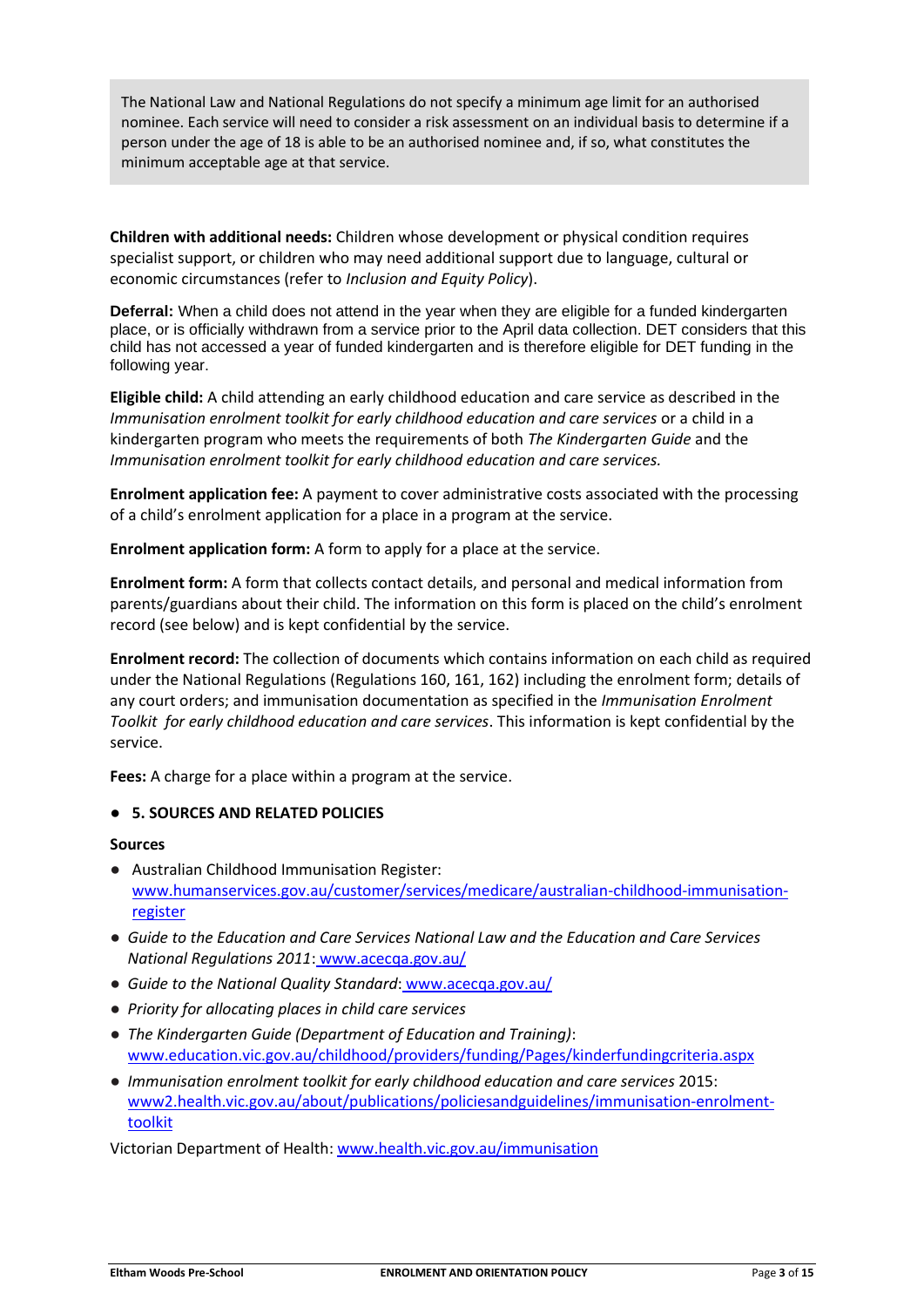# **Service policies**

- *Acceptance and Refusal of Authorisations Policy*
- *Complaints and Grievances Policy*
- *Dealing with Infectious Disease Policy*
- *Fees Policy*
- *Inclusion and Equity Policy*
- *Privacy and Confidentiality Policy*

# **PROCEDURES**

## **The Approved Provider is responsible for:**

- determining the criteria for priority of access to programs at Eltham Woods Preschool, based on funding requirements and the service's philosophy
- considering any barriers to access that may exist, developing procedures that ensure all eligible families are aware of, and are able to access, an early childhood program
- complying with the *Inclusion and Equity Policy*
- appointing a person to be responsible for the enrolment process and the day-to-day implementation of this policy
- providing opportunities (in consultation with the Nominated Supervisor and educators) for interested families to attend the service during operational hours to observe the program and become familiar with the service prior to their child commencing in the program
- providing parents/guardians with information about the requirements of the law for enrolment, locating and accessing immunisation services and obtaining acceptable immunisation documentation required for enrolment
- ensuring parents/guardians are only offered a tentative place until the child's immunisation documentation is assessed as being acceptable
- assessing the child's immunisation documentation **prior to enrolment** to determine if the child's vaccination status complies with requirements or whether the child is eligible for the 16 week grace period
- ensuring that only children who have acceptable immunisation documentation have a confirmed place in the program
- advising parents/guardians who do not have acceptable immunisation documentation that their children are not able to attend the service and referring them to immunisation services (see Attachment 3 – Letter for parents/guardians without acceptable immunisation documentation)
- taking reasonable steps to obtain acceptable immunisation documentation from a parent/guardian of a child enrolled under a grace period within the 16 weeks from when the child begins attending (Note: the child can continue to attend the service if acceptable immunisation documentation is not obtained).
- ensuring that the enrolment form (refer to *Definitions*) complies with the requirements of Regulations 160, 161, 162 and that it effectively meets the management requirements of the service
- ensuring that enrolment records (refer to *Definitions*) are stored in a safe and secure place, and kept for three years after the last date on which the child was educated and cared for by the service (Regulation 183)
- ensuring that the orientation program and plans meet the individual needs of children and families, and comply with DET funding criteria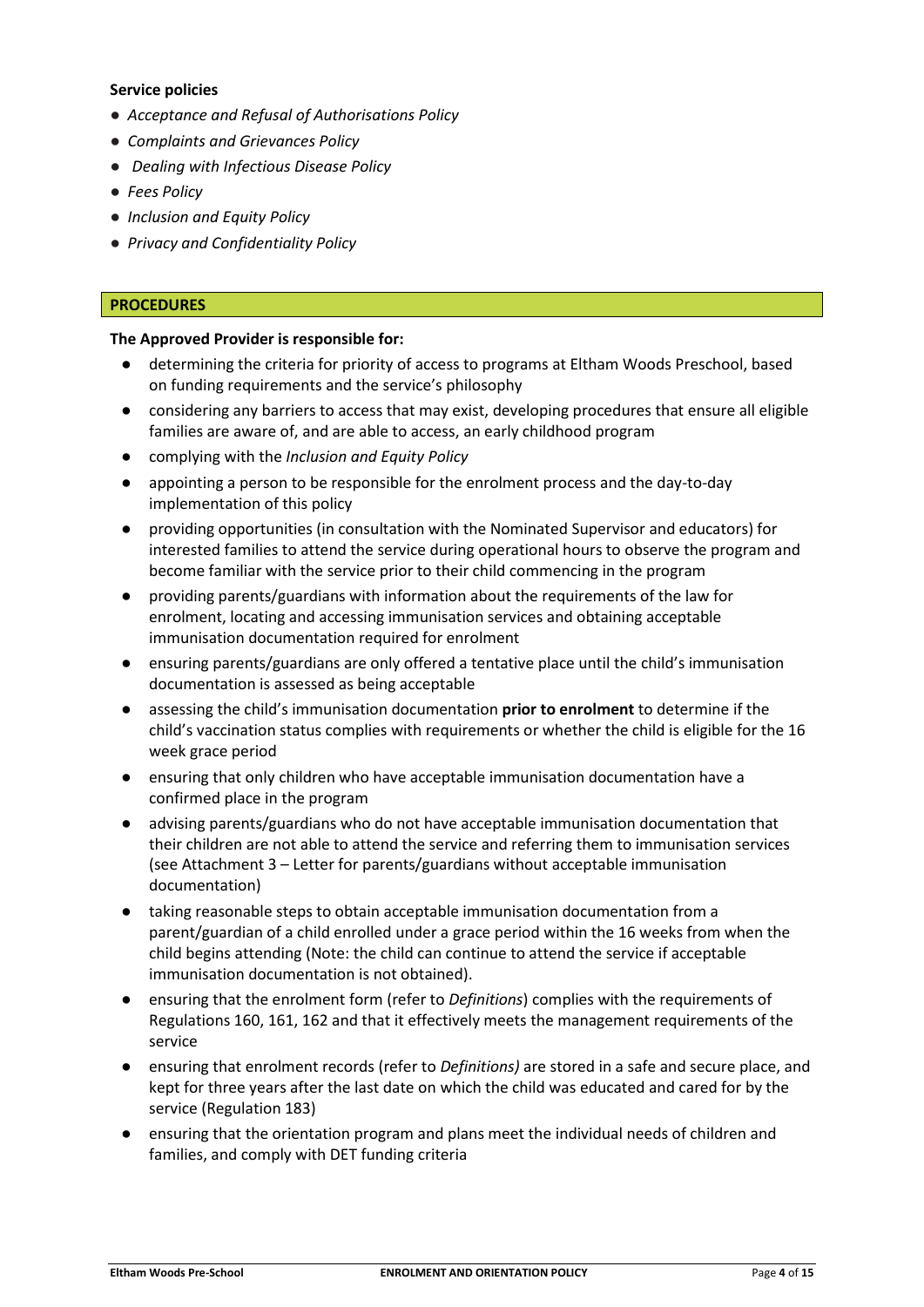- reviewing the orientation processes for new families and children to ensure the objectives of this policy are met
- ensuring that parents/guardians of a child attending the service can enter the service premises at any time that the child is being educated and cared for, except where this may pose a risk to the safety of children or staff, or conflict with any duty of the Approved Provider, Nominated Supervisor or educators under the Law (Regulation 157).

# **The Nominated Supervisor and early childhood teachers are responsible for:**

- reviewing enrolment applications to identify children with additional needs (refer to *Definitions*  and the *Inclusion and Equity Policy*)
- responding to parent/guardian enquiries regarding their child's readiness for the program that they are considering enrolling their child in
- discussing the individual child's needs with parents/guardians and developing an orientation program to assist them to settle into the program
- encouraging parents/guardians to:
	- − stay with their child as long as required during the settling in period
	- − make contact with educators and carers at the service, when required
- assisting parents/guardians to develop and maintain a routine for saying goodbye to their child
- sharing information with parents/guardians regarding their child's progress with regard to settling in to the service
- discussing support services for children with parents/guardians, where required.

## **All educators are responsible for:**

- responding to enrolment enquiries on a day-to-day basis and referring people to the person responsible for the enrolment process, as required
- providing parents/guardians with information about the requirements of the law for enrolment, locating and accessing immunisation services and obtaining acceptable immunisation documentation required for enrolment
- developing strategies to assist new families to:
	- − feel welcomed into the service
	- − become familiar with service policies and procedures
	- − share information about their family beliefs, values and culture
	- − share their understanding of their child's strengths, interests, abilities and needs
	- − discuss the values and expectations they hold in relation to their child's learning
- providing comfort and reassurance to children who are showing signs of distress when separating from family members
- complying with the service's *Privacy and Confidentiality Policy* in relation to the collection and management of a child's enrolment information.

## **Parents/guardians are responsible for:**

- reading and complying with this *Enrolment and Orientation Policy*
- completing the enrolment application form and the enrolment form prior to their child's commencement at the service and providing acceptable immunisation documentation of their child's immunisation status
- where a child is on an immunisation catch-up schedule, ensuring that the child's immunisations are updated in line with the schedule and providing acceptable immunisation documentation to the service
- ensuring that all required information is provided to the service
- updating information by notifying the service of any changes as they occur.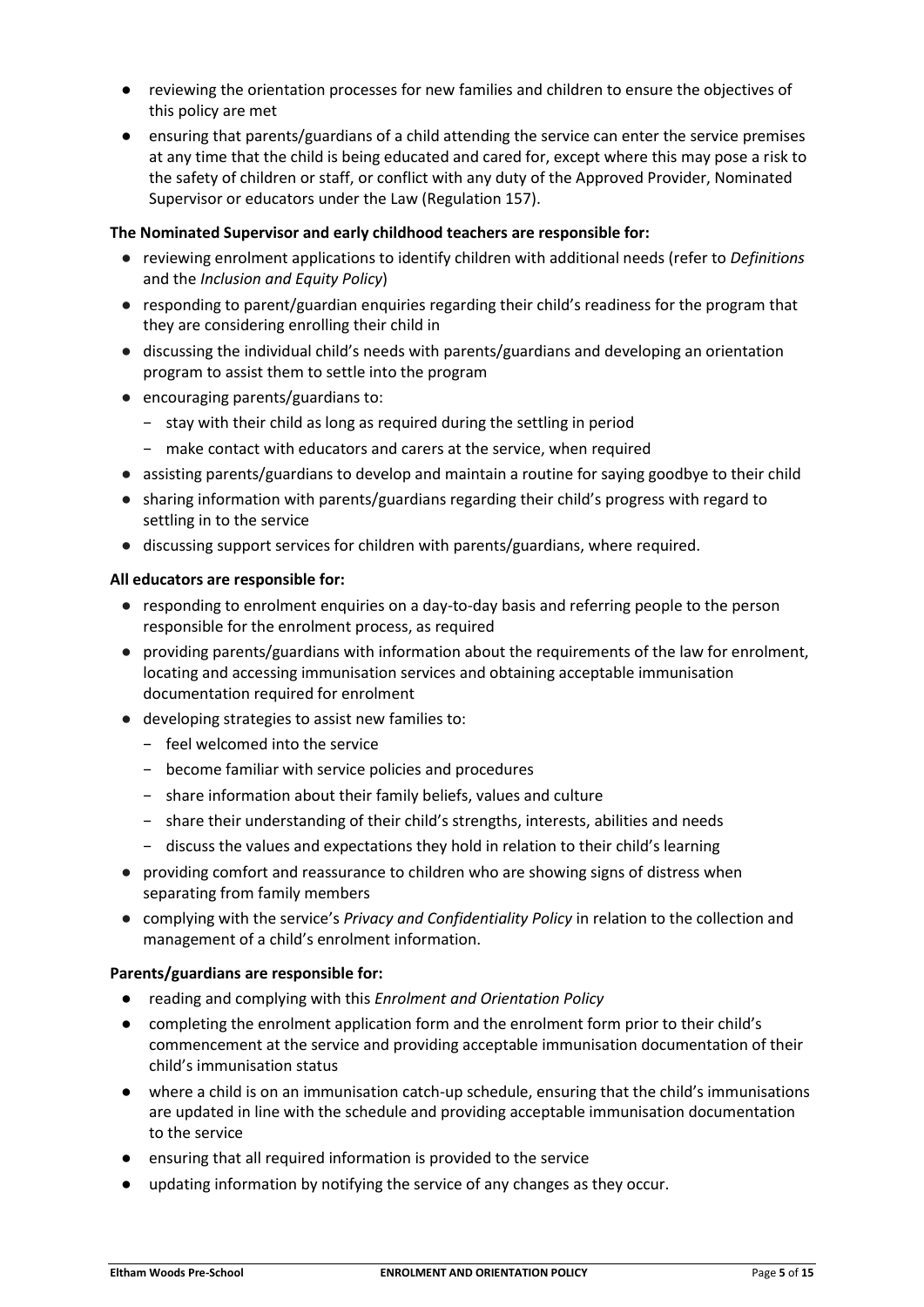**Volunteers and students, while at the service, are responsible for following this policy and its procedures.**

# **EVALUATION**

In order to assess whether the values and purposes of the policy have been achieved, the Approved Provider will:

- regularly seek feedback from everyone affected by the policy regarding its effectiveness
- monitor the implementation, compliance, complaints and incidents in relation to this policy
- keep the policy up to date with current legislation, research, policy and best practice
- revise the policy and procedures as part of the service's policy review cycle, or as required
- notify parents/guardians at least 14 days before making any change to this policy or its procedures.

#### **ATTACHMENTS**

Attachment 1: Enrolment Procedures for Eltham Woods Preschool 4 Year Old Programs Attachment 2: Enrolment Procedures for Eltham Woods Preschool 3 Year Old Programs Attachment 3: Letter for parents/guardians without acceptable immunisation documentation

#### **AUTHORISATION**

This policy was adopted by the Approved Provider of Eltham Woods Preschool.

#### **POLICY CHANGE RECORD**

| <b>Date</b> | <b>Revision Description</b>                                             | Authority             |
|-------------|-------------------------------------------------------------------------|-----------------------|
| 02/10/18    | Updates from ELAA revised policy including immunisation<br>requirements | <b>EWPS Committee</b> |
| 2020        | Review                                                                  | <b>EWPS Committee</b> |
| 2021        | Review                                                                  | <b>EWPS Committee</b> |
|             |                                                                         |                       |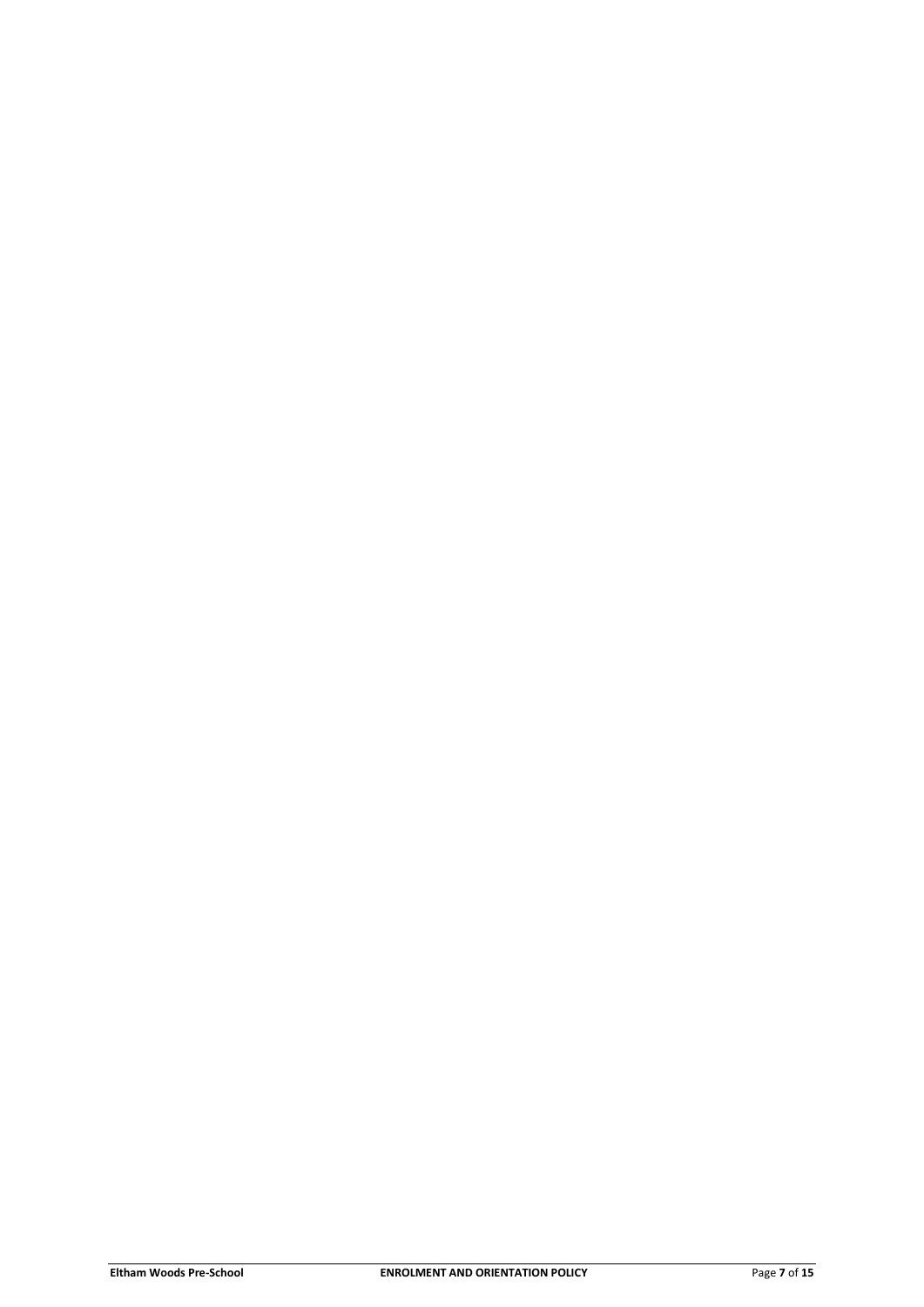# **ATTACHMENT 1 Enrolment Procedures for Eltham Woods Preschool 4 Year Old Programs**

# **1. ELIGIBILITY**

**The following children are eligible for attendance in the 4 year old preschool program:**

- children who have been granted approval to receive funding for a second year of kindergarten in accordance with *The Kindergarten Guide* available at: [www.education.vic.gov.au/childhood/providers/funding/Pages/kinderfundingcriteria.aspx](http://www.education.vic.gov.au/childhood/providers/funding/Pages/kinderfundingcriteria.aspx)
- children who were eligible to attend in the previous year, but:
	- deferred
	- withdrew from the service prior to the April data collection
- children who turn four years of age by 30 April in the year they will attend kindergarten
- children turning six years of age at kindergarten who have been granted an exemption from school-entry age requirements by the regional office of DET (refer to *The Kindergarten Guide*, available at: <http://www.education.vic.gov.au/childhood/providers/funding/Pages/default.aspx>
- children who are younger than the eligible age, but whose parents/guardians have submitted an early age entry request for their child to attend school the following year. This written request is to be directed to the regional office of DET, or the non-government school the child will be attending. A copy of the approval must be attached to the kindergarten application. Parents/guardians should note that very few requests are approved by DET. If the child attends kindergarten early, but does not proceed to school in the following year, they will be unable to access a second year of kindergarten unless they are deemed eligible by DET for having recognised developmental needs
- three-year-old Aboriginal and Torres Strait Islander children, and children known to Child Protection may be eligible for the Early Start Kindergarten program. This scheme provides funding to enable children to attend a kindergarten program that is planned and delivered by an early childhood teacher for a specific number of hours. Details are available at: <http://www.education.vic.gov.au/childhood/parents/kindergarten/Pages/earlystart.aspx>

# **2. APPLICATION PROCEDURE**

## **Reserved places will be allocated for:**

- children deemed by an educator eligible to receive a second year of funded kindergarten in the 4 year old program if:
	- − the child is observed as having delays in at least two outcome areas of learning and development detailed in the *Victorian Early Years Learning and Development Framework*; and
	- − there is evidence to suggest that the child will achieve better outcomes if he/she attends a second year of kindergarten to strengthen the learning and development of skills in these areas and better facilitate transition to school the following year as specified by *The Kindergarten Guide 2013*.
- the educator will be responsible for preparing the application for a second year of funded preschool and this may require the educator to consult an early childhood specialist. Parents/Guardians will not be required to re-register the child in the four year old central enrolment system.

## **The steps involved in Nillumbik Shire Council allocation process:**

- Nillumbik Shire Council operates a central enrolment register for the Shire's funded 4 year old preschool programs.
- Parent/Guardians can register their child for four year old preschool from the first business day of March, two years prior to when they are eligible to attend.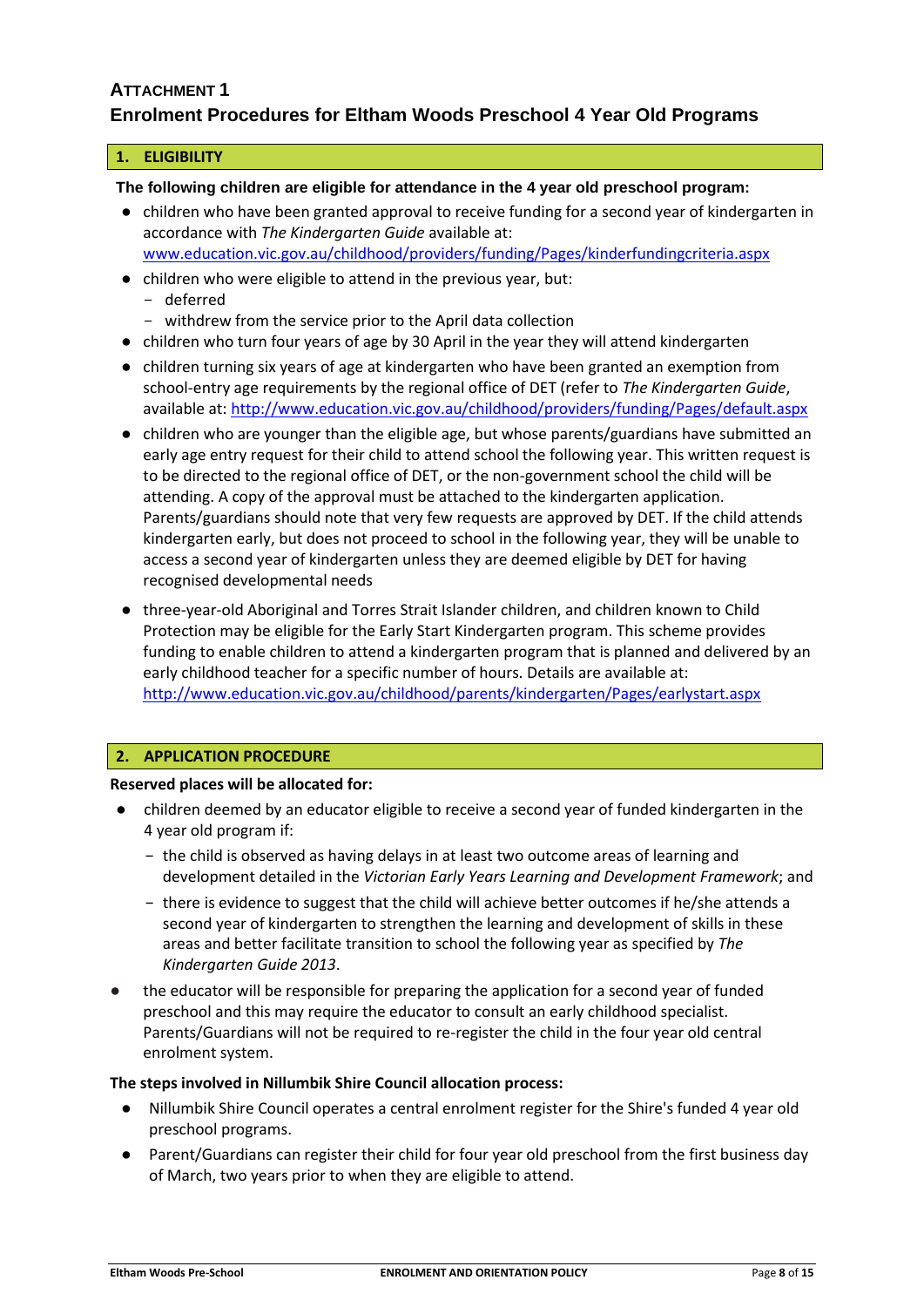- Applications submitted before 1 March, will be returned for resubmission.
- Further information and forms can be access from:
- [http://www.nillumbik.vic.gov.au/People-and-family/Preschool-Kindergarten/Four-year-old](http://www.nillumbik.vic.gov.au/People-and-family/Preschool-Kindergarten/Four-year-old-preschool/Apply-for-preschool)[preschool/Apply-for-preschool](http://www.nillumbik.vic.gov.au/People-and-family/Preschool-Kindergarten/Four-year-old-preschool/Apply-for-preschool)
- Please refer to the Nillumbik Preschool registration form for details on Priority of Access Policy
- The registration form, payment and required documentation can be submitted to Council in the following ways -

Email: [preschool@nillumbik.vic.gov.au](mailto:preschool@nillumbik.vic.gov.au)

Mail: PO Box 476, Greensborough, Victoria 3088

In person: Nillumbik Shire Council

Civic Drive, Greensborough

- It is important to notify Family & Children Services Nillumbik Shire Council of any changes to addresses, contact telephone numbers or preferred Pre-Schools.
- All Preschools within the Nillumbik Shire will abide by the same timetable for enrolment offers set by the Council.
- There are three rounds of offers sent via post or email from the Nillumbik Shire Council.
- Once all offers accepted Nillumbik Shire Council will send details of acceptances in September to the preschools.

# **The steps involved in Eltham Woods Preschool enrolment process:**

- A *Deposit and Group Selection Sheet* will be sent to families via email or post from the Eltham Woods Preschool Enrolment Officer in September. The date of offers is dependent on the time line set by the Nillumbik Shire Council.
- A non-refundable deposit of \$150.00 must be paid by the date specified in the *Deposit and Group Selection Sheet* to hold the place for the following year. This deposit will be deducted from term 4 fees.
- Once group allocation has been finalised, letters will be issued to parents/guardians offering them a tentative position in the 4 Year Old Program. The confirmation of the position offered is not final until immunisation documentation has been received, assessed and found acceptable by the Authorised Provider.
- Eltham Woods Preschool requires parents/guardians who have been offered a tentative place to provide acceptable immunisation documentation for assessment two months prior to the child first attending the service in order that a confirmed place can be offered.
- The documentation is assessed as outlined in the *Immunisation enrolment toolkit for early childhood education and care services* by the person responsible for the enrolment process on behalf of the Approved Provider. The Key Dates work form in the *Immunisation enrolment toolkit for early childhood education and care services* is used to determine the date at which immunisations must be up to date. The toolkit also provides guidance on assessing immunisation documentation to determine if a child is up to date or qualifies for an exemption. The following documents and resources can be accessed from [https://www2.health.vic.gov.au:](https://www2.health.vic.gov.au/)
	- o The *Immunisation enrolment toolkit for early childhood education and care services* (search 'Immunisation enrolment toolkit')
	- o The Key Dates work form (search 'Key Dates work form')
	- o Hard copies of the immunisation resources (search 'immunisation resources order form')
- The acceptable outcomes of the assessment for offering a confirmed place are: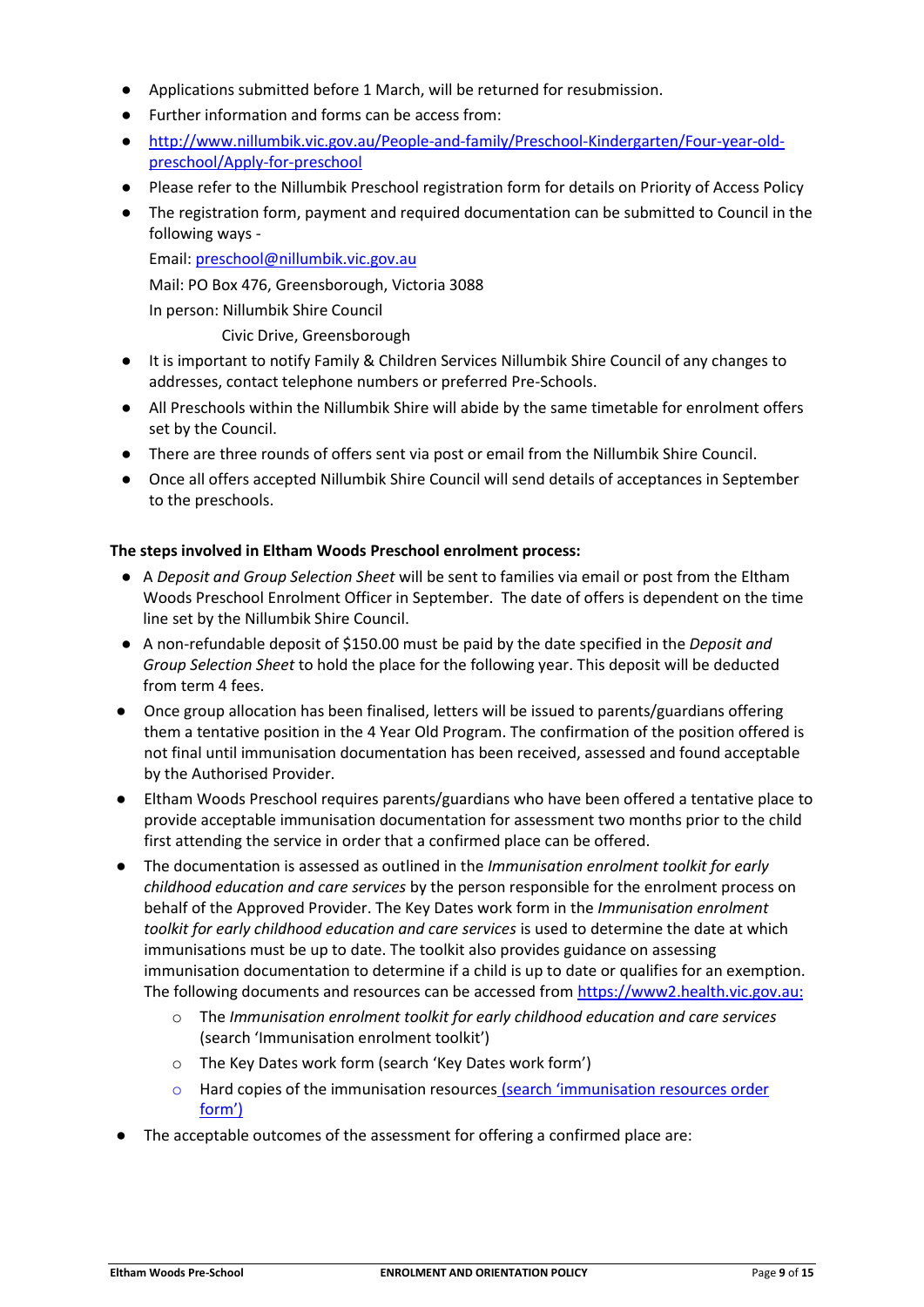- o That the next due vaccine for the child on the ACIR Immunisation History Statement or the Immunisation Status certificate is within the acceptable timeframe for an enrolment, or;
- o That the child is on a recognised catch-up schedule if they have fallen behind with their vaccinations, or;
- o That the child has a medical reason not to be vaccinated, or,
- o That the child has been assessed by Eltham Woods Preschool as being eligible for a 16 week grace period
- The Eltham Woods Preschool 4 Year Old Enrolment Officer will advise the parent/guardian in writing whether a confirmed place is offered and the enrolment can proceed.
- Parents/guardians who do not have acceptable immunisation documentation cannot be offered a place and are referred to Australian Childhood Immunisation Register or to an immunisation provider (refer to Attachment 3 – Letter for parents/guardians who do not have acceptable immunisation documentation).
- Parents/guardians who do not wish to accept the offer of a tentative or confirmed place, or intend to withdraw their enrolment, are requested to notify the Approved Provider, or the person responsible for managing the enrolment process at the service, in writing as soon as possible.
- The child's official enrolment at Eltham Woods Preschool will take place in Term 1 on Interview Day for the 4 year old program, when all the necessary enrolment records and forms are completed by the Parent/Guardian. The Interview Day will be provided in the child's enrolment pack which will be available for collection at the Eltham Woods Preschool Annual General Meeting.
- Children are encouraged to attend every day the 4 year old program is offered. If a child does not attend every day full fees will still be charged.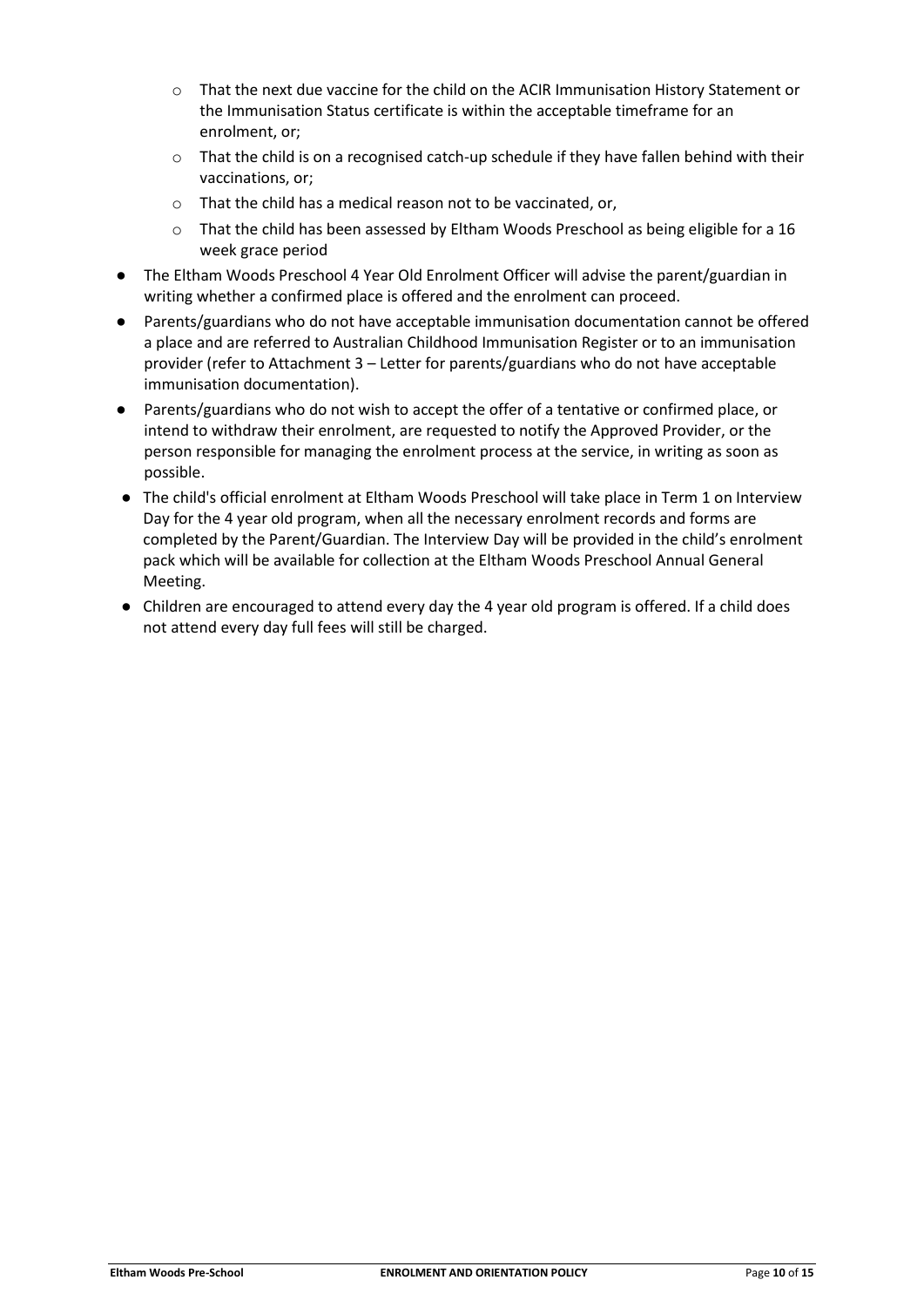# **ATTACHMENT 2**

# **Enrolment Procedures for Eltham Woods Preschool 3 Year Old Programs**

### **1. ELIGIBILITY**

# **The following children are eligible for attendance in the 3 year old preschool program:**

- children who turn three years of age by 30 April in the year they will attend the program.
	- − children will be allocated a place but will not be able to attend until they have turned three years of age.
	- − from the date that the child turns three years of age they will be charged a pro rata fee.
	- − three-year-old Aboriginal and Torres Strait Islander children, and children known to Child Protection may be eligible for the Early Start Kindergarten program. This scheme provides funding to enable children to attend a kindergarten program that is planned and delivered by an early childhood teacher for a specific number of hours. Details are available at: <http://www.education.vic.gov.au/childhood/parents/kindergarten/Pages/earlystart.aspx>

## **2. APPLICATION PROCEDURE**

## **The steps involved in Nillumbik Shire Council allocation process:**

- Nillumbik Shire Council operates a central enrolment register for the Shire's funded 3 year old preschool programs.
- Parents/Guardians can register their child for three year old preschool (or three year old and the corresponding year of four year old) from the first business day of March, one year prior to when they are eligible to attend.
- Applications submitted before 1 March, will be returned for resubmission.
- Further information and forms can be access from:
- [https://www.nillumbik.vic.gov.au/People-and-family/Children-and-parents/Preschool-](https://www.nillumbik.vic.gov.au/People-and-family/Children-and-parents/Preschool-Kindergarten/3-year-old-preschool/Apply-for-preschool-3-year-old)[Kindergarten/3-year-old-preschool/Apply-for-preschool-3-year-old](https://www.nillumbik.vic.gov.au/People-and-family/Children-and-parents/Preschool-Kindergarten/3-year-old-preschool/Apply-for-preschool-3-year-old)
- Please refer to the Nillumbik Preschool registration form for details on Priority of Access Policy
- The registration form, payment and required documentation can be submitted to Council in the following ways -

Email: [preschool@nillumbik.vic.gov.au](mailto:preschool@nillumbik.vic.gov.au)

Mail: PO Box 476, Greensborough, Victoria 3088

In person: Nillumbik Shire Council

Civic Drive, Greensborough

- It is important to notify Family & Children Services Nillumbik Shire Council of any changes to addresses, contact telephone numbers or preferred Pre-Schools.
- All Preschools within the Nillumbik Shire will abide by the same timetable for enrolment offers set by the Council.
- There are three rounds of offers sent via post or email from the Nillumbik Shire Council.
- Once all offers are accepted Nillumbik Shire Council will send details of acceptances in September to the preschools.

## **3. ALLOCATION PROCEDURE**

**The steps involved in Eltham Woods Preschool enrolment process:**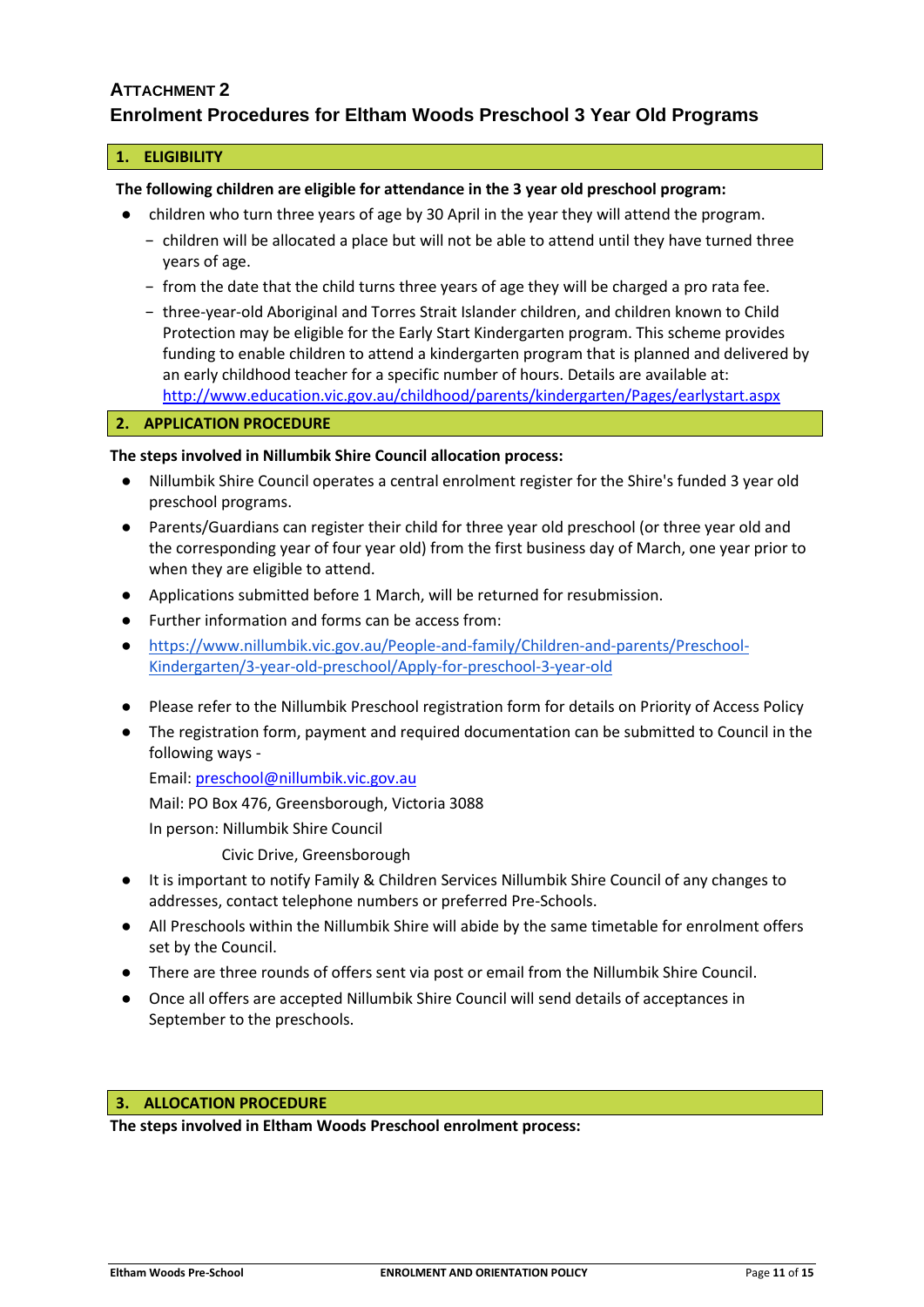- A *Deposit and Group Selection Sheet* will be sent to families via email or post from the Eltham Woods Preschool Enrolment Officer in September. The date of offers is dependent on the timeline set by the Nillumbik Shire Council.
- A non-refundable deposit of \$100.00 must be paid by the date specified in the *Deposit and Group Selection Sheet* to hold the place for the following year. This deposit will be deducted from term 4 fees. For Aboriginal and Torres Strait Islander children, children known to Child Protection, families with additional needs, Concession Card holders, Health Care Cards holders or out-of-home care the deposit and fee will not be applicable.
- Once group allocation has been finalised, letters will be issued to parents/guardians offering them a tentative position in the 3 Year Old Program. The confirmation of the position offered is not final until immunisation documentation has been received, assessed and found acceptable by the Authorised Provider.
- Eltham Woods Preschool requires parents/guardians who have been offered a tentative place to provide acceptable immunisation documentation for assessment two months prior to the child first attending the service in order that a confirmed place can be offered.
- The documentation is assessed as outlined in the *Immunisation enrolment toolkit for early childhood education and care services* by the person responsible for the enrolment process on behalf of the Approved Provider. The Key Dates work form in the *Immunisation enrolment toolkit for early childhood education and care services* is used to determine the date at which immunisations must be up to date. The toolkit also provides guidance on assessing immunisation documentation to determine if a child is up to date or qualifies for an exemption. The following documents and resources can be accessed from [https://www2.health.vic.gov.au:](https://www2.health.vic.gov.au/)
	- o The *Immunisation enrolment toolkit for early childhood education and care services* (search 'Immunisation enrolment toolkit')
	- o The Key Dates work form (search 'Key Dates work form')
	- o Hard copies of the immunisation resources (search 'immunisation resources order form')
- The acceptable outcomes of the assessment for offering a confirmed place are:
	- o That the next due vaccine for the child on the ACIR Immunisation History Statement or the Immunisation Status certificate is within the acceptable timeframe for an enrolment, or;
	- $\circ$  That the child is on a recognised catch-up schedule if they have fallen behind with their vaccinations, or;
	- o That the child has a medical reason not to be vaccinated, or,
	- o That the child has been assessed by Eltham Woods Preschool as being eligible for a 16 week grace period
- The Eltham Woods Preschool 3 Year Old Enrolment Officer will advise the parent/guardian in writing whether a confirmed place is offered and the enrolment can proceed.
- Parents/guardians who do not have acceptable immunisation documentation cannot be offered a place and are referred to Australian Childhood Immunisation Register or to an immunisation provider (refer to Attachment 3 – Letter for parents/guardians who do not have acceptable immunisation documentation).
- Parents/guardians who do not wish to accept the offer of a tentative or confirmed place, or intend to withdraw their enrolment, are requested to notify the Approved Provider, or the person responsible for managing the enrolment process at the service, in writing as soon as possible.
- The child's official enrolment at Eltham Woods Preschool will take place in Term 1 on Interview Day for the 3 year old program, when all the necessary enrolment records and forms are completed by the Parent/Guardian. The Interview Day will be provided in the child's enrolment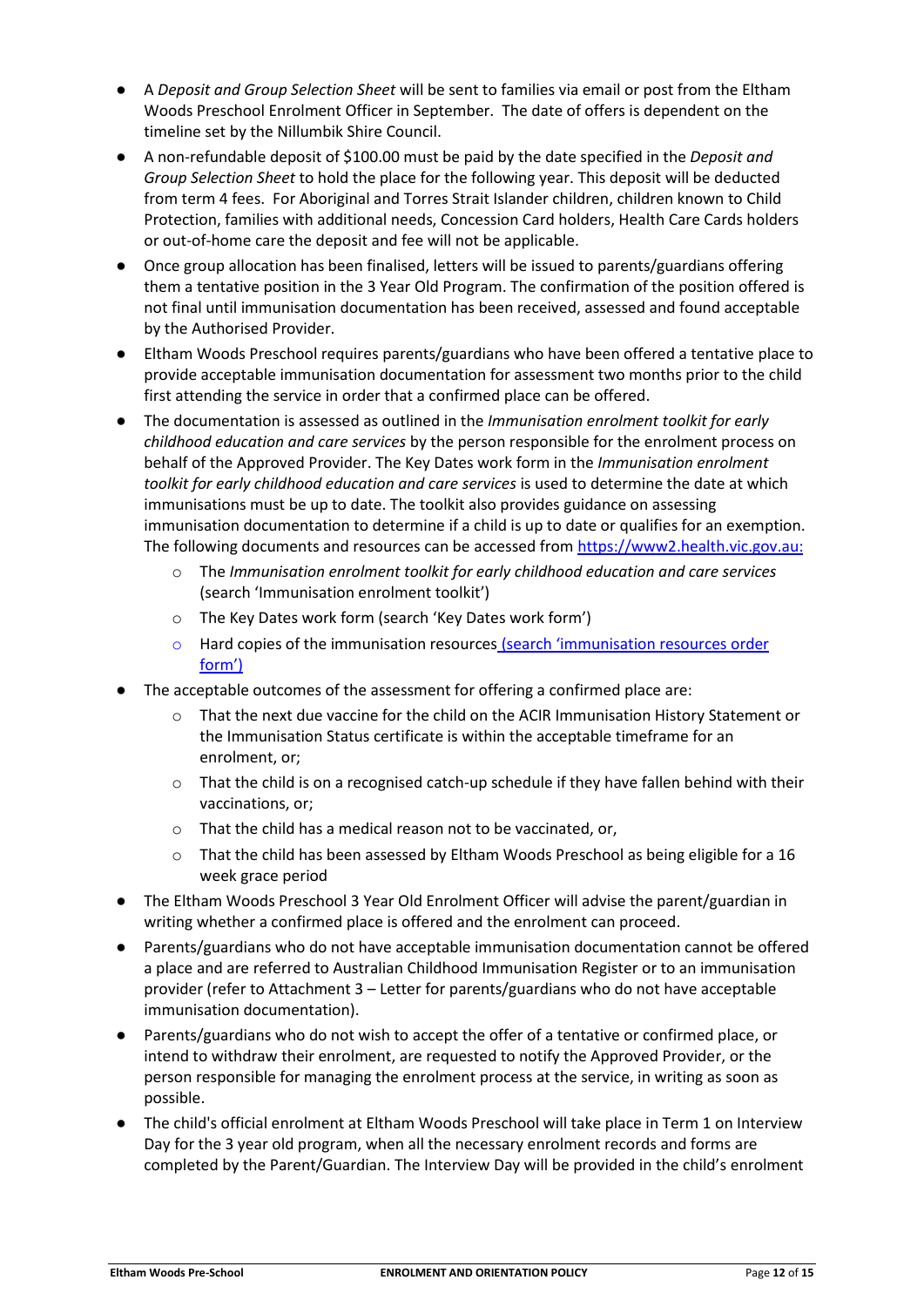pack which will be available for collection at the Eltham Woods Preschool Annual General Meeting.

● Children are encouraged to attend every day the 3 year old program is offered. If a child does not attend every day full fees will still be charged.

# **4. PLEASE NOTE**

● Entry into Eltham Woods Preschool 3 year old program through the Shire Of Nillumbik does not guarantee a place in Eltham Woods Preschool 4 year old program unless you have applied for the 3 year old and consecutive 4 year old program together and the Shire of Nillumbik has confirmed this place for your child.